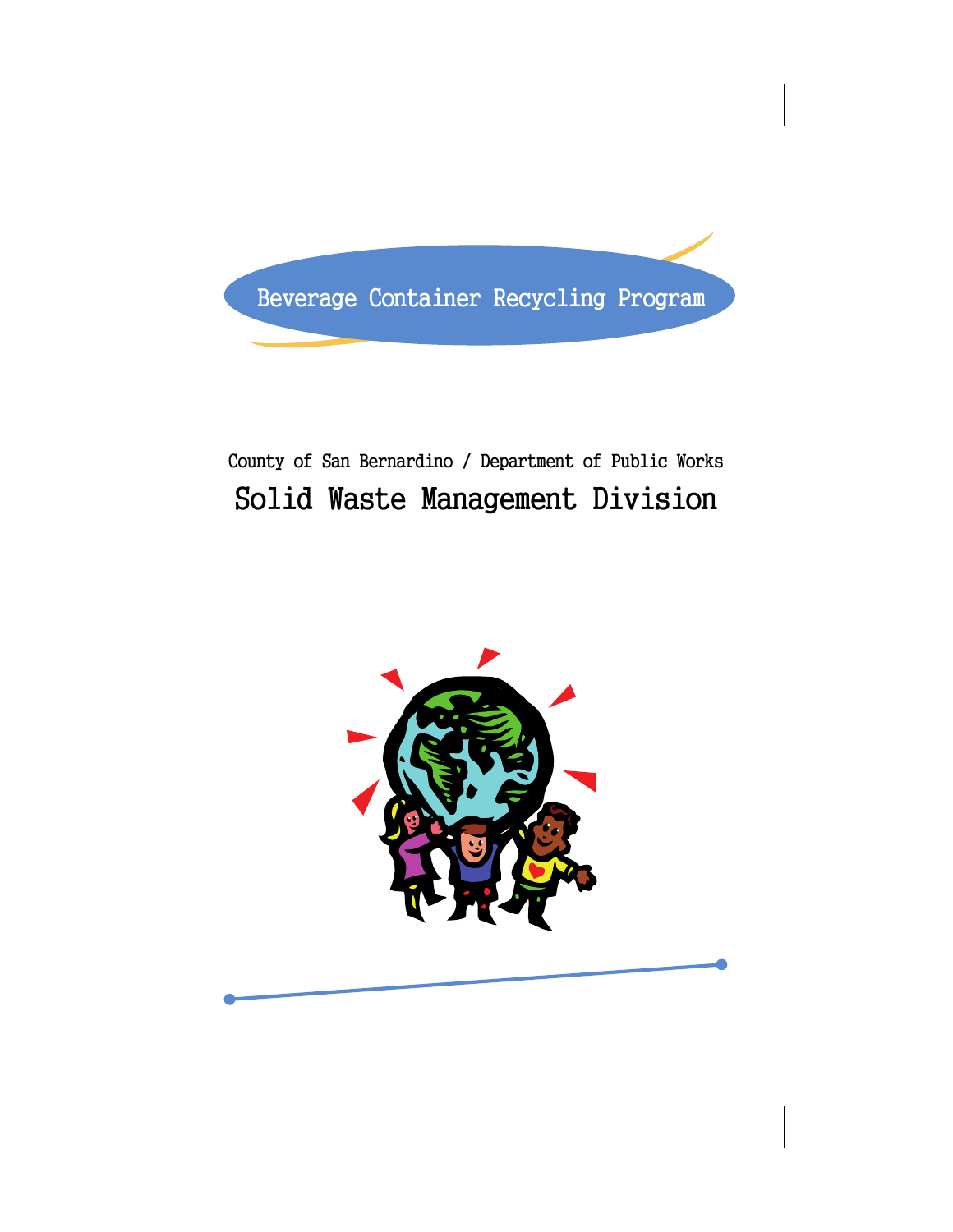#### WHAT IS THE PROGRAM?

The County of San Bernardino Solid Waste Management Division (SWMD) has developed this program to increase beverage container recycling, thereby saving natural resources, conserving energy and extending the life of our landfills. Beverage containers covered under the program are the California Redemption Value (CRV)\* carbonated and noncarbonated drinks in aluminum, glass, plastic and bi-metal containers.

*\*\*What is California Refund Value...Consumers pay CRV when they purchase beverages from a retailer, which is refunded when they redeem the containers at a recycling center. Effective January 1, 2007, CRV paid to consumers when they recycle containers at recycling centers increased to 5 cents for each beverage container less than 24 ounces and 10 cents for each container 24 ounces or greater.* 

Focusing on beverage container recycling, the program presents an opportunity for schools and community organizations to generate extra funds for its programs and/or activities. The County will provide you with promotional support materials to help you launch the program and assist you in selecting appropriate recycling receptacles.

All you need to do is locate a designated spot for the recycling receptacle and arrange for the beverage containers to be taken to a redemption center. The money raised from the redemption will be used to fund local activities, projects, programs or pay expenses.

## WHO IS ELIGIBLE TO PARTICIPATE?

*Unincorporated* area schools and community organizations (such as senior citizen centers, churches, sports leagues, scout groups, homeowner associations, etc). The Beverage Container Recycling Program is for beverage containers only and is offered in addition to any curbside recycling programs offered by your local refuse hauler.

#### PROGRAM GOALS

- ∼ Increase beverage container recycling.
- ∼ Provide students and citizens an opportunity to be part of the environment rescue team by participating in a beverage con-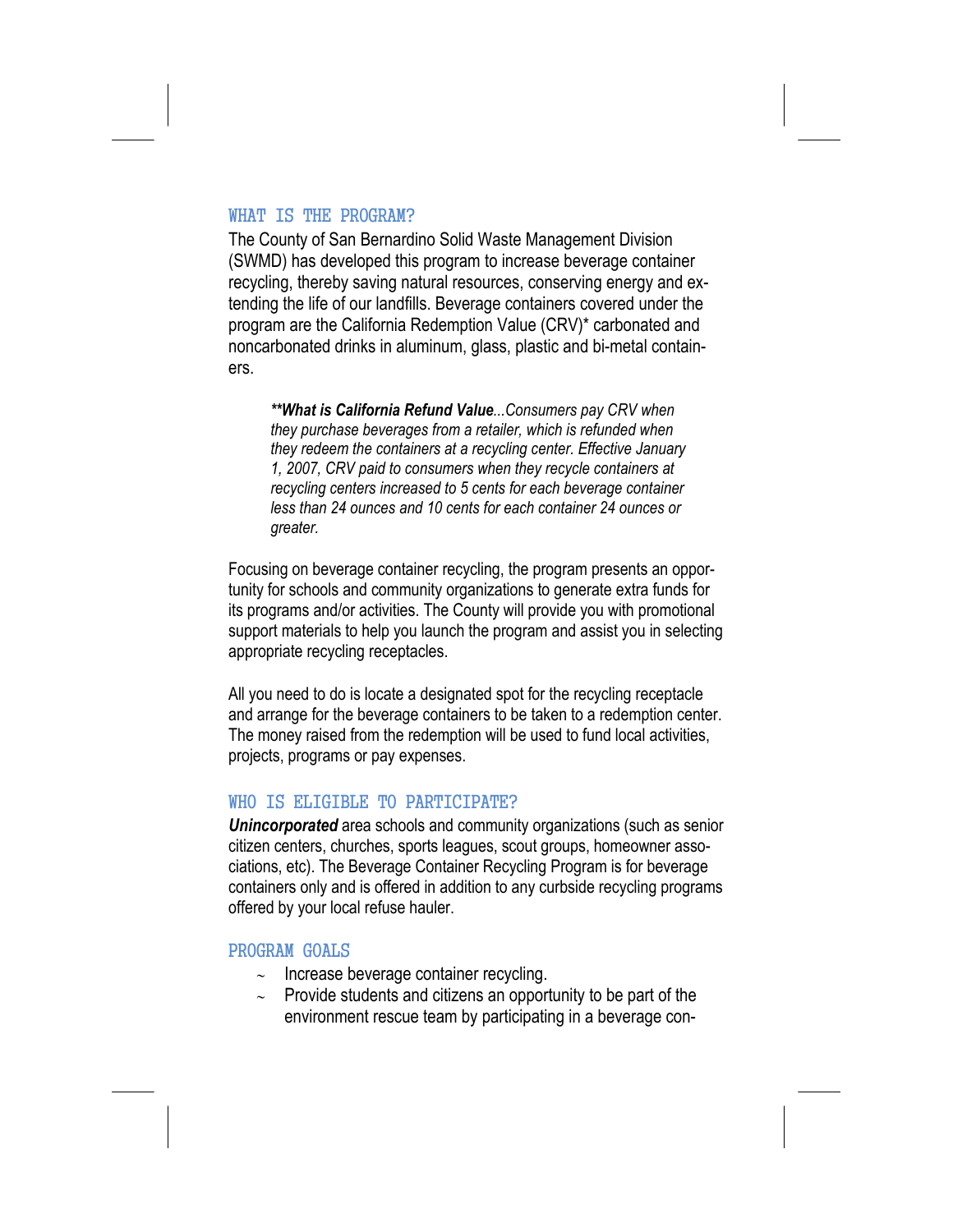tainer recycling program.

∼ Provide revenue to assist participating schools and community organizations with local activities, projects, programs or pay utilities.

#### HOW THE PROGRAM WORKS

#### **The County will:**

- ∼ Work with representatives to select appropriate recycling receptacles.
- Purchase and arrange for delivery of the selected receptacles.
- ∼ Provide liners; select educational materials (i.e., brochures, flyers, posters, signs) to promote the program. Fund the design and printing of the materials.

## **The Participant will:**

- Designate the location(s) of the beverage container recycling receptacles.
- ∼ Oversee the collection, storage, and redemption of beverage containers. Maintain the recycling receptacles.
- ∼ Revenue generated from redeeming the containers can be used to fund local activities, projects, programs or pay expenses.
- ∼ Record the amount of materials recycled. (SWMD will provide a self-addressed stamped postcard to be completed by the participant and mailed to SWMD).

## REWARDS

- ∼ Revenue source to help fund unincorporated area schools and community organization programs and/or activities.
- ∼ Recognition in the SWMD Beverage Container Recycling Program Newsletter.
- ∼ Opportunity to be included in the Beverage Container Recycling Program Photo Album on the SWMD Website.

## Sites to visit...

www.calrecycle.ca.gov/BevContainer www.bottlesandcans.com www.earth911.com www.epa.com www.zerowastecommunities.org www.keepcaliforniabeautiful.com